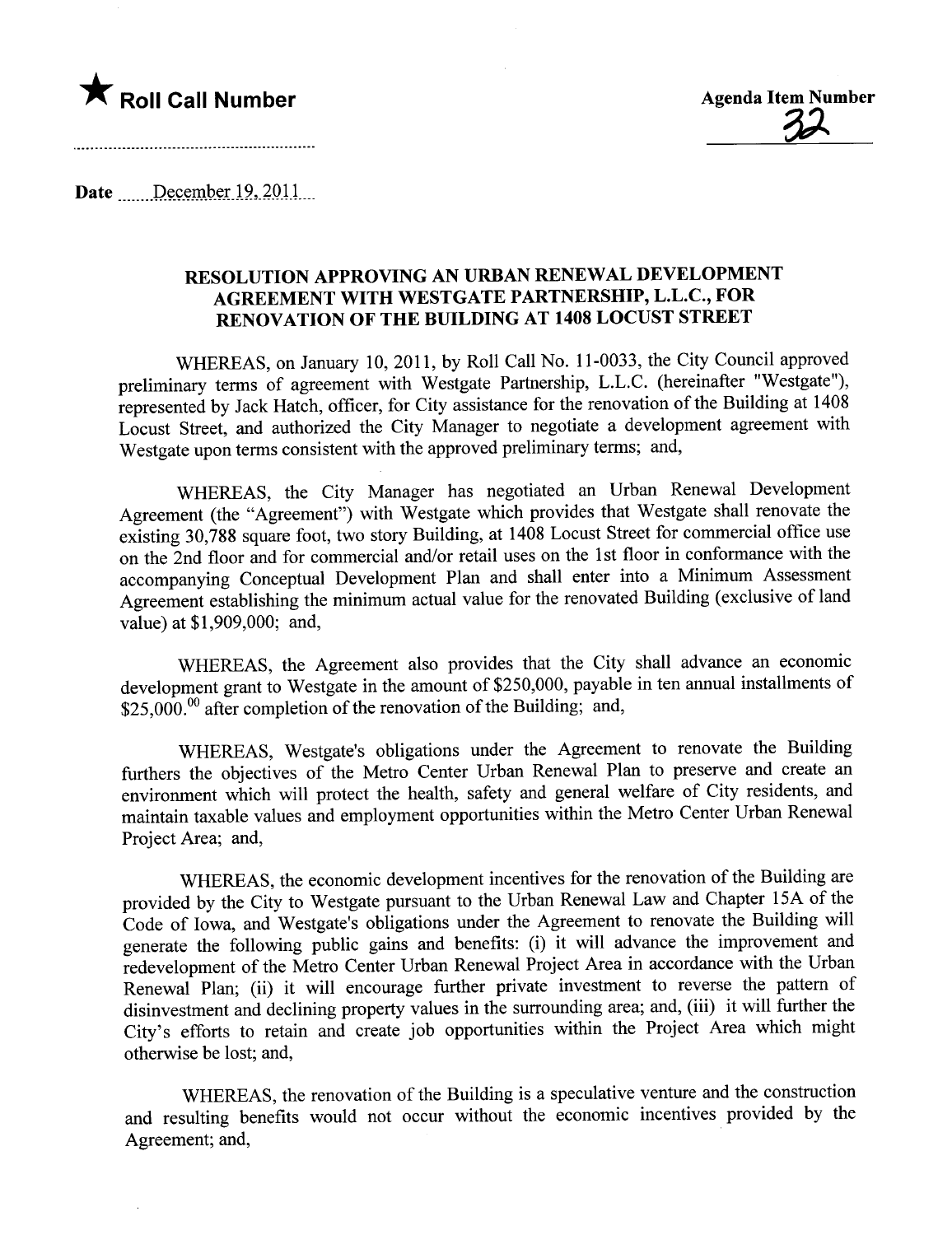## $\bigstar$  Roll Call Number



Date  $December 19, 2011...$ 

-2-

WHEREAS, City believes that the renovation of the Building pursuant to the Agreement, and the fulfillment generally of the Agreement, are in the vital and best interests of City and the health, safety, morals, and welfare of its residents, and in accord with the public purposes and provisions of the applicable state and local laws and requirements under which the Metro Center Urban Renewal Project has been undertaken, and warrant the provision of the economic assistance set forth in the Agreement.

WHEREAS, on February 1, 2011, the Urban Design Review Board approved a motion to recommended approval of the use of tax increment financing assistance for the renovation of the Building as provided in the Agreement, and recommended approval of the accompanying Conceptual Development Plan; and,

NOW THEREFORE, BE IT RESOLVED, by the City Council of the City of Des Moines, Iowa, as follows:

- 1. The proposed Conceptual Development Plan for the renovation of the building at 1408 Locust Street is hereby approved.
- 2. The Urban Renewal Development Agreement between the City and Westgate Partnership, L.L.C., which is on file in the Office of the City Clerk, is hereby approved and the Mayor is hereby authorized and directed to sign the Agreement on behalf of the City and the City Clerk is hereby authorized and directed to attest to the Mayor's signature. The City Clerk is further authorized and directed to cause the Agreement to be promptly recorded in the office of the Polk County Recorder.
- 3. Upon receipt of the signed Minimum Assessment Agreement from Westgate pursuant to Section 4.4 of the Agreement and approval of the same by the City Legal Deparment, the Mayor is hereby authorized and directed to sign the Minimum Assessment Agreement on behalf of the City of Des Moines, and the City Clerk is hereby authorized and directed to attest to the Mayor's signature. The City Clerk is furher authorized and directed to release the Minimum Assessment Agreement to the Legal Department which shall seek to have the document executed by the Polk County Assessor and recorded in the office of the Polk County Recorder.
- 4. Upon satisfaction of the conditions for advancement of the economic development grant pursuant to Article 4 of the Agreement and confirmation of same by the City Manager and the Legal Department, the Finance Deparment is hereby authorized and directed to advance the proceeds of such grant to Westgate in accordance with the terms of the Agreement.